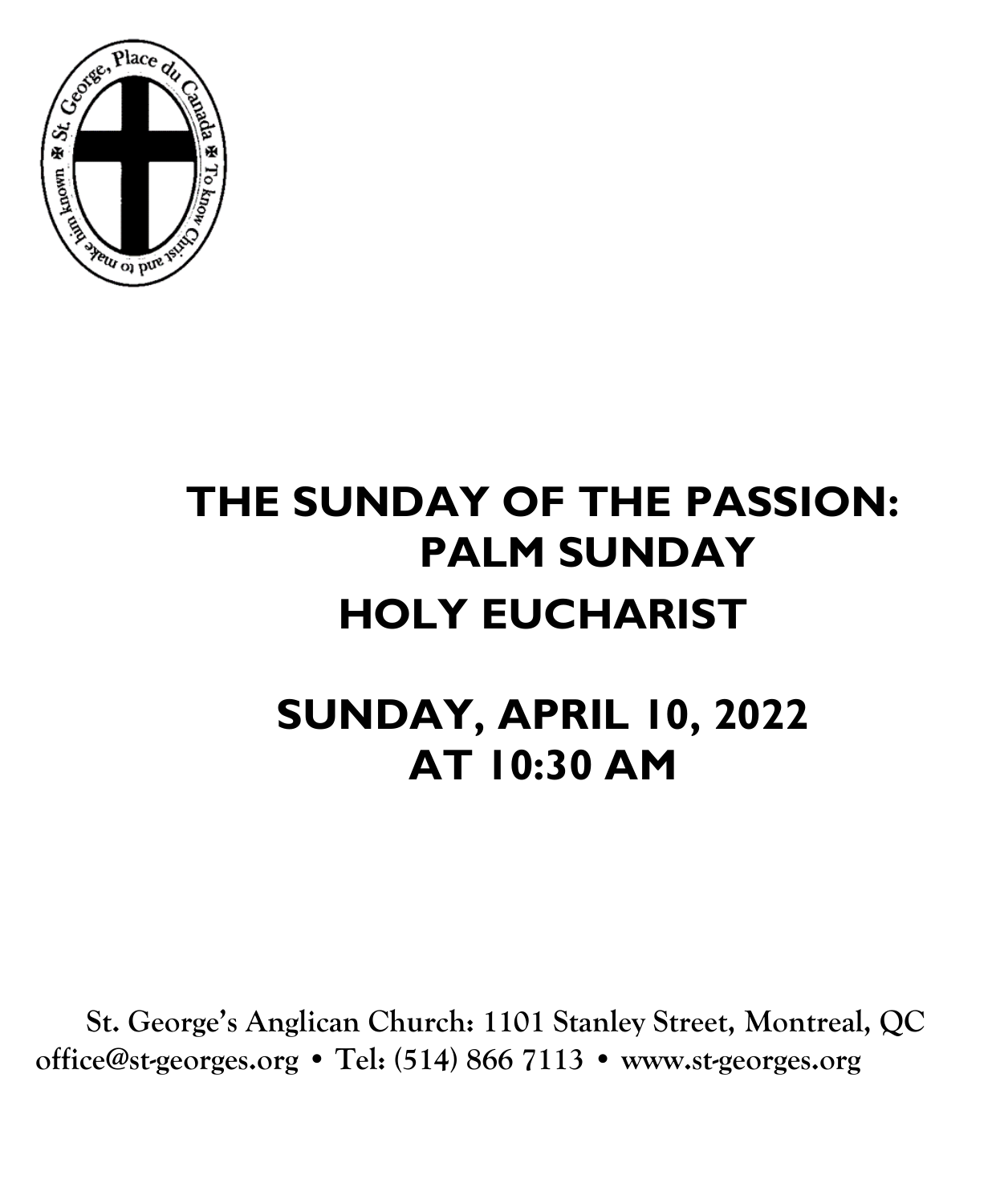# **WELCOME TO ST. GEORGE'S CHURCH**

# K

"To know Christ and to make Him known"

Our Motto<br><sup>2</sup> wn" "Connaître le Christ et le faire connaître"

# X

# **Our Mission Statement:**

To actively witness to the faith that is given to each of us as we open our hearts and minds to God, and to share this wholeheartedly with those who live, work and study in downtown Montreal through the transforming love of Jesus and the empowering of the Holy Spirit.

# **INSTRUCTIONS ON WORSHIPING DURING COVID-19**

We are trying to keep everyone safe while we come together for our service. We ask that you follow the guidelines that have been set out by the government and by the Diocese of Montreal.

- Please sit in an open pew and maintain a 1 m distance from fellow worshipers who are not in your bubble. You may speak with fellow worshippers from your seat but please do not visit others in their pews.
- **Please wear your mask at all times while in the church sanctuary**. It must cover your nose and mouth. We are no longer permitted to remove our masks during the sermon. The preacher is able to remove their masks while preaching as they are more than 2 meters from the congregation.
- **We are now able to collect an offering during the offertory anthem.**
- The priest, deacon or ministrant will bring communion to you in your pew. Please stand if you would like to receive. Because of the restrictions, only the bread is being served, but be assured you receive the full benefits of communion
- Washrooms are available. There are spray bottles and paper towels to sanitize after use.
- Please either take your bulletin with you or place it in the recycling bin on your way out. Please do not leave them in your pew.
- You are invited to coffee hour in the parish hall after the service. Please sign the contact sheet and keep 1 meter distancing. You may remove your mask to have refreshments.

*(Please join in the congregational parts of the service, which are shown in bold print.)*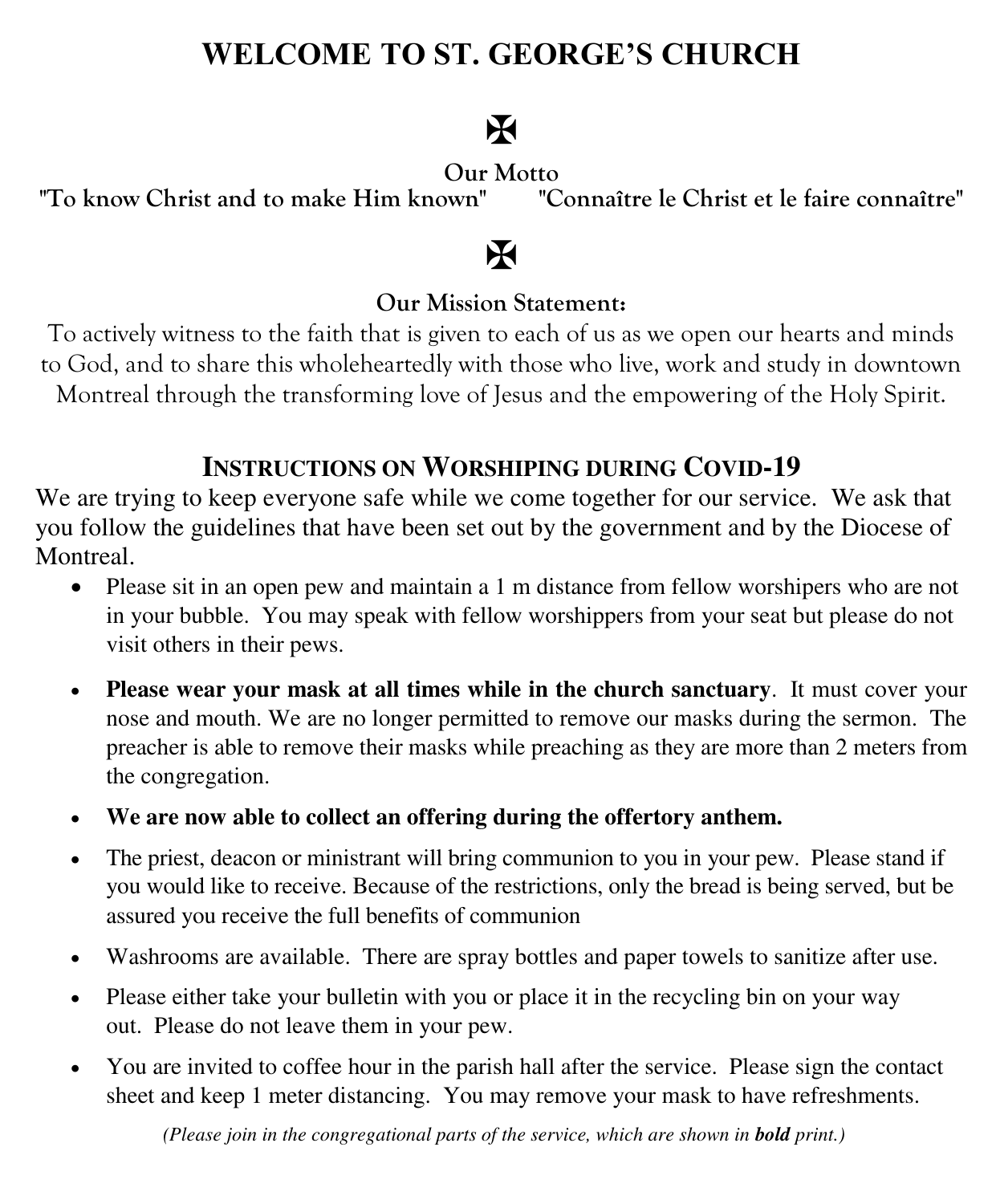**Ministering in the service today ... Celebrant:** The Rev Deborah Noonan; **Preacher:** The Rev. Dr. Holly Ratcliffe; **Deacon**:The Rev. Dr. Deacon Maylanne Maybee; **Master of Ceremonies**: The Rev. Susan Searle **Server:** Patrick Burrowes; **Readers:** The Rev. Dr. Deacon Maylanne Maybee, Celine Giangi, Rod de Courcy-Ireland; The Rev. Susan Searle, Hilliard Goldfarb; Tracy Davidson**, Intercessor:** Carol Spence Lord; **Greeters:** Tony Hadley, Carole Gabellini; **Altar Guild:** Kasra Golnaraghi; **Sunday School:** Emma Boucher, Amélie Boucher **Music Director**: Jean-Sébastien Allaire; **Organist:** Philip Crozier.

**Prelude**: Fantasia – Valet will ich dir geben (BWV 735) *J.S. Bach (1685-1750)* (Farewell I bid thee)

Introit: Hosianna dem Sohne Davids - *Bartholomäus Gesius (c. 1560-1613) Sung by the Choir* 

*Hosianna, hosianna dem Sohne Davids! Gelobet sei, der da kommt im Namen des Herren. Hosianna, hosianna in der Höhe! (Matthew 21:9)* 

*The processional party forms on the chancel steps. The priest addresses the people, saying:* 

#### **Liturgy of the Palms.**

Priest: Blessed is he who comes in the name of the Lord!

#### *All:* **Hosanna in the highest!**

*Priest:* Dear friends in Christ, during Lent we have been preparing for the celebration of our Lord's paschal mystery. On this day our Lord Jesus Christ entered the holy city of Jerusalem in triumph. The people welcomed him with palms and shouts of praise, but the path before him led to self-giving, suffering, and death. Today we greet him as our King, although we know his crown is thorns and his throne a cross. We follow him this week from the glory of the palms to the glory of the resurrection by way of the dark road of suffering and death. United with him in his suffering on the cross, may we share his resurrection and new life.

Let us pray.

 Assist us mercifully with your help, Lord God of our salvation, that we may enter with joy into the celebration of those mighty acts whereby you give us life and immortality; through Jesus Christ our Lord. **Amen.**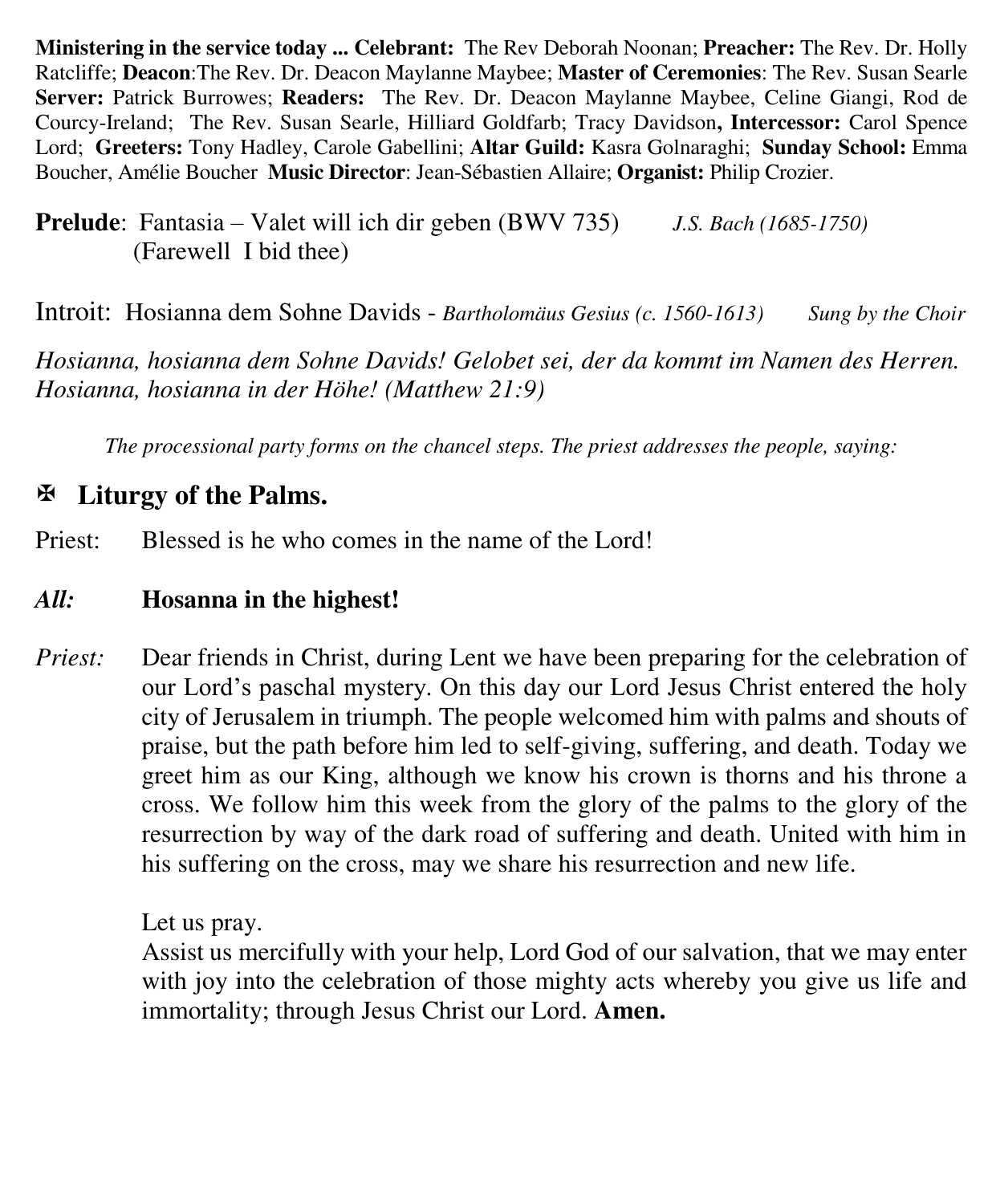# **The Gospel of the Palms** *Please stand*

### *Deacon:* The Holy Gospel of our Lord Jesus Christ according to Luke. *People:* **Glory to you, Lord Jesus Christ!**

Jesus went on ahead, going up to Jerusalem. When he had come near Bethphage and Bethany, at the place called the Mount of Olives, he sent two of the disciples, saying, "Go into the village ahead of you, and as you enter it you will find tied there a colt that has never been ridden. Untie it and bring it here. If anyone asks you, 'Why are you untying it?' just say this, 'The Lord needs it.'" So those who were sent departed and found it as he had told them. As they were untying the colt, its owners asked them, "Why are you untying the colt?" They said, "The Lord needs it." Then they brought it to Jesus; and after throwing their cloaks on the colt, they set Jesus on it. As he rode along, people kept spreading their cloaks on the road. As he was now approaching the path down from the Mount of Olives, the whole multitude of the disciples began to praise God joyfully with a loud voice for all the deeds of power that they had seen, saying, "Blessed is the king who comes in the name of the Lord! Peace in heaven, and glory in the highest heaven!" Some of the Pharisees in the crowd said to him, "Teacher, order your disciples to stop." He answered, "I tell you, if these were silent, the stones would shout out."

*Deacon:* The Gospel of Christ. Luke 19.28-40 *People:* **Praise to you, Lord Jesus Christ!**

### **Children's Focus:**

*The children are invited to come forward for the children's focus and to join in the procession.* 

# **The Blessing of the Palms**

*The people raise their palm crosses. The priest then blesses them, saying,* 

*Priest:* The Lord be with you.

### *People:* **And also with you.**

- *Priest:* Let us give thanks to the Lord our God.
- *People:* **It is right to give our thanks and praise.**
- *Priest:* It is right to praise you, almighty God, for the acts of love by which you have redeemed us through your Son Jesus Christ our Lord. The Hebrews acclaimed Jesus as Messiah and King, with palm branches in their hands, crying, Hosanna in the highest. Bless these palms, we pray, that we who carry these emblems may go forth to meet Christ and follow him in the way that leads to eternal life; who lives and reigns in glory with you and the Holy Spirit, now and for ever.
- *People:* **Amen.**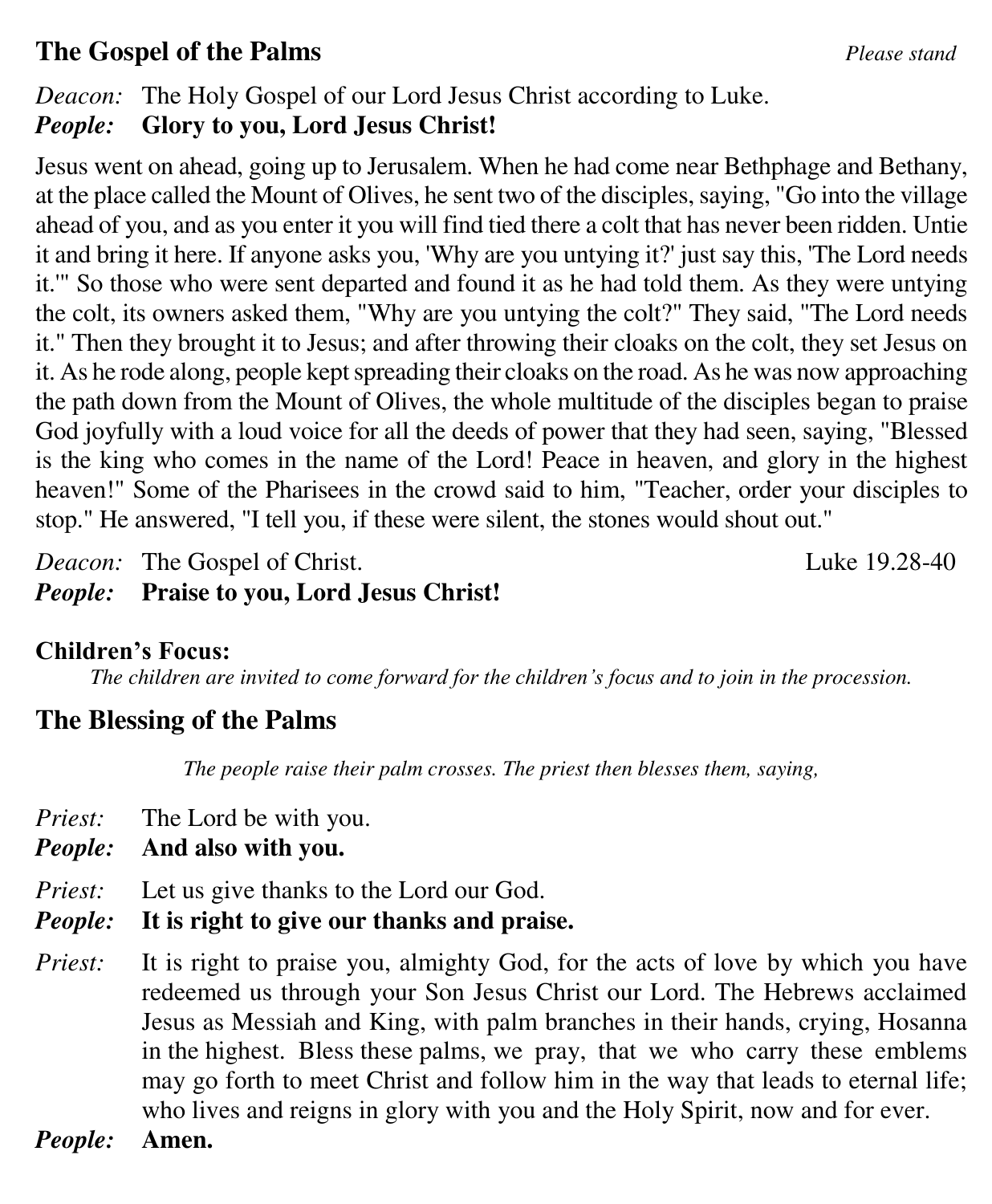#### **The Procession**

Priest: Let us go forth in peace.

#### *People:* **In the name of Christ. Amen.**

Processional Hymn: #181 – "ALL GLORY, LAUD, AND HONOUR" *Please stand & sing* 

All glo-ry laud and hon - our to thee, Re-deem-er King, to  $\clubsuit$ ╞ b O  $\overrightarrow{a}$  ,  $\overrightarrow{b}$  ,  $\overrightarrow{c}$  ,  $\overrightarrow{c}$  $\bullet$   $\bullet$   $\bullet$   $\bullet$   $\bullet$ O whom the lips of chil - dren made sweet ho-san-nas ring.  $\clubsuit$ ╞ b  $\overrightarrow{\cdot}$   $\overrightarrow{\cdot}$   $\overrightarrow{\cdot}$   $\overrightarrow{\cdot}$  $\bullet$   $\bullet$   $\bullet$   $\bullet$   $\bullet$ 5. Thou didst ac - cept their prais - es; ac - cept the prayers we bring, who 4. To thee be-fore thy Pas-sion they sang their hymns of praise; to 3. The peo-ple of the He-brews- with palms be - fore thee went; our 2. The com-pa - ny of an - gels are prais ing thee on high, and 1. Thou art the King of Is-rael, thou Da-vid's roy - al Son, who  $\breve \Phi$  $\frac{1}{2}$  $\frac{1}{2}$  $\frac{1}{\bullet}$  $\overrightarrow{a}$  $\overrightarrow{a}$   $\overrightarrow{b}$   $\overrightarrow{c}$   $\overrightarrow{c}$   $\overrightarrow{c}$   $\overrightarrow{c}$ in all good de - light-est, thou good and gra-cious King. thee now high  $ex - alt - ed$  our mel -  $o - dy$  we raise. praise and prayer and an-thems be - fore thee we pre - sent. we with all  $cre - a - tion$  in chor-us make  $re - ply$ . in the Lord's name com-est, the King and bless- ed one.  $\breve \Phi$  $\frac{1}{2}$  $\frac{1}{2}$  $\overline{\phantom{a}}$  $\overrightarrow{a}$  $\begin{array}{c|c|c|c|c|c|c|c|c} \hline \multicolumn{3}{c|c|}{\multicolumn{3}{c|c|}{\multicolumn{3}{c|c|}{\multicolumn{3}{c}}}} & \multicolumn{3}{c|}{\multicolumn{3}{c|}{\multicolumn{3}{c}}}} & \multicolumn{3}{c|}{\multicolumn{3}{c|}{\multicolumn{3}{c}}}} & \multicolumn{3}{c|}{\multicolumn{3}{c|}{\multicolumn{3}{c}}}} & \multicolumn{3}{c|}{\multicolumn{3}{c|}{\multicolumn{3}{c}}}} & \multicolumn{3}{c|}{\multicolumn{3}{c|}{\multic$ *Refrain* 

TEXT: Theodulph of Orleans (750?-821), tr. John Mason Neale (1818-1866), alt. MUSIC: St. Theodulph; Melchior Teschner (1584-1635)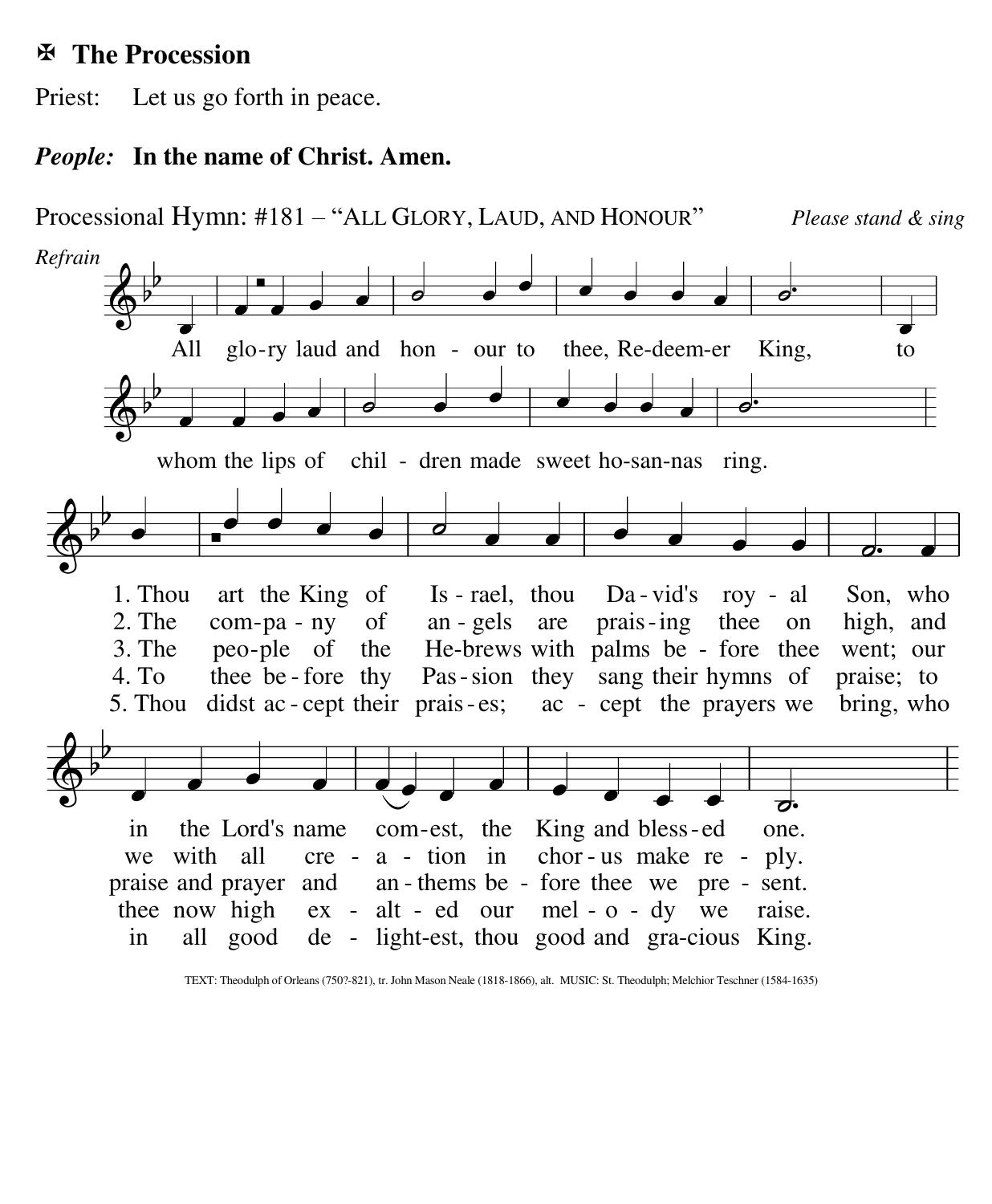- *Priest:* Let us pray. Almighty God, whose Son was crucified yet entered into glory, may we, walking in the way of the cross, find it is for us the way of life; through Jesus Christ our Lord, who is alive and reigns with you and the Holy Spirit, one God, now and for ever.
- *All:* **Amen.**

#### **Old Testament Reading** *Please be seated*

*Reader:* Une lecture tirée du livre de la prophète Isaïe.

Le Seigneur Dieu m'a donné une langue de disciple : pour que je sache soulager l'affaibli, il fait surgir une parole. Matin après matin, il me fait dresser l'oreille, pour que j'écoute, comme les disciples ; Le Seigneur Dieu m'a ouvert l'oreille. Et moi, je ne me suis pas cabré, je ne me suis pas rejeté en arrière. J'ai livré mon dos à ceux qui me frappaient, mes joues, à ceux qui m'arrachaient la barbe ; je n'ai pas caché mon visage face aux outrages et aux crachats. C'est que le Seigneur Dieu me vient en aide : dès lors je ne cède pas aux outrages, dès lors j'ai rendu mon visage dur comme un silex, j'ai su que je n'éprouverais pas de honte. Il est proche, celui qui me justifie ! Qui veut me quereller ? Comparaissons ensemble ! Qui sera mon adversaire en jugement ? Qu'il s'avance vers moi ! Oui, le Seigneur Dieu me vient en aide : qui donc me convaincrait de culpabilité ?

*Reader:* Parole du Seigneur. Isaiah 50.4-9a *People:* **Nous rendons grâce à Dieu.** *A moment of silence is observed*

The Lord God has given me the tongue of a teacher, that I may know how to sustain the weary with a word. Morning by morning he wakens - wakens my ear to listen as those who are taught. The Lord God has opened my ear, and I was not rebellious, I did not turn backward. I gave my back to those who struck me, and my cheeks to those who pulled out the beard; I did not hide my face from insult and spitting. The Lord God helps me; therefore I have not been disgraced; therefore I have set my face like flint, and I know that I shall not be put to shame; he who vindicates me is near. Who will contend with me? Let us stand up together. Who are my adversaries? Let them confront me. It is the Lord God who helps me; who will declare me guilty?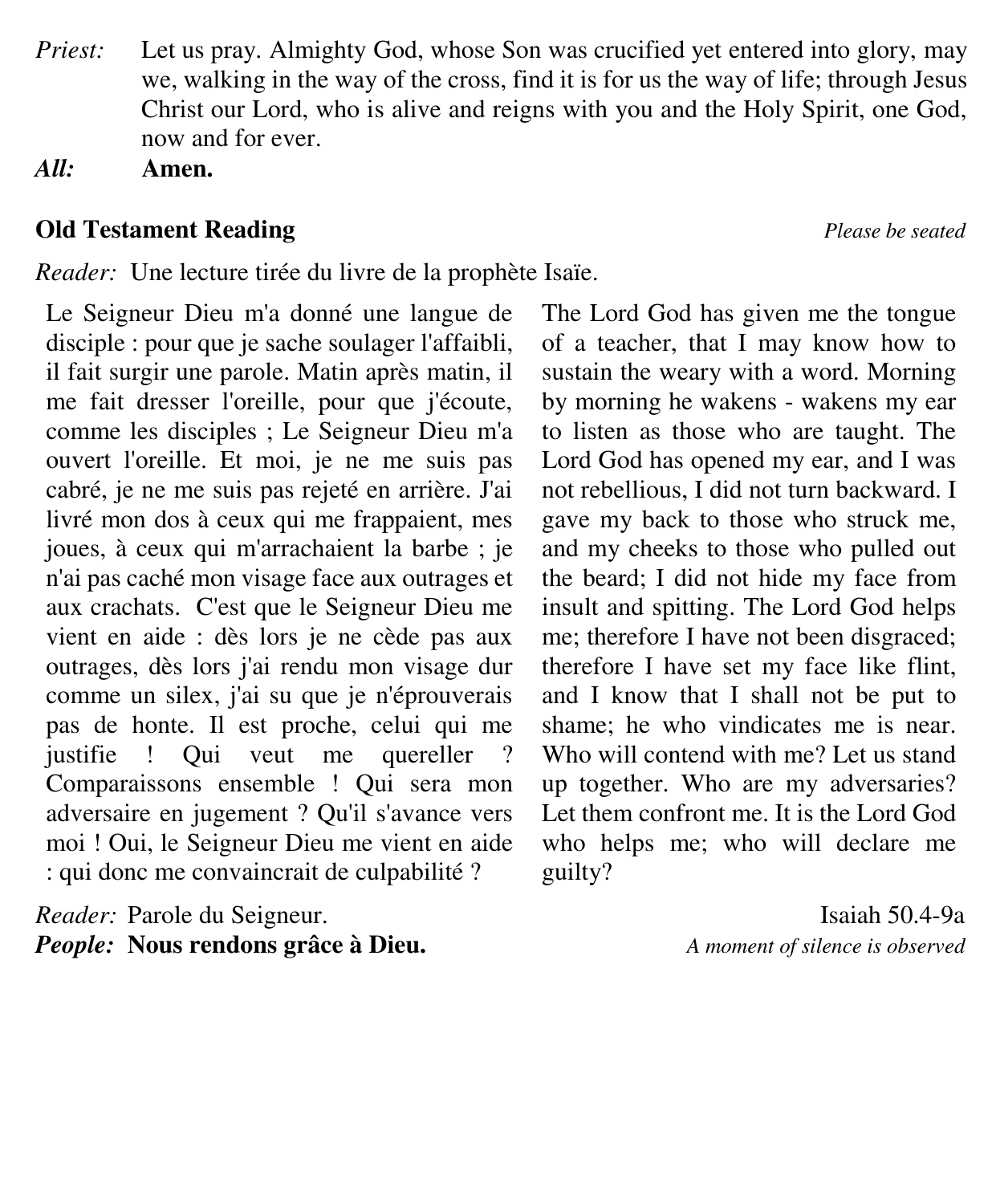| 9 Have mercy on me, O Lord, for I am in trouble; *<br>my eye is consumed with sorrow,<br>and also my throat and my belly.                                               |  |  |
|-------------------------------------------------------------------------------------------------------------------------------------------------------------------------|--|--|
| 10 For my life is wasted with grief,<br>and my years with sighing; *<br>my strength fails me because of affliction,<br>and my bones are consumed.                       |  |  |
| 11 I have become a reproach to all my enemies and<br>even to my neighbours,<br>a dismay to those of my acquaintance; *<br>when they see me in the street they avoid me. |  |  |
| 12 I am forgotten like a dead man, out of mind; *<br>I am as useless as a broken pot.                                                                                   |  |  |
| 13 For I have heard the whispering of the crowd;<br>fear is all around; *<br>they put their heads together against me;<br>they plot to take my life.                    |  |  |
| 14 But as for me, I have trusted in you, O Lord<br>I have said, "You are my God.                                                                                        |  |  |
| 15 My times are in your hand; *<br>rescue me from the hand of my enemies,<br>and from those who persecute me.                                                           |  |  |
| 16 Make your face to shine upon your servant, *<br>and in your loving-kindness save me."                                                                                |  |  |
|                                                                                                                                                                         |  |  |

#### **New Testament Reading** *Please be seated*

*Reader:* A Reading from the Letter of Paul to the Philippians.

Let the same mind be in you that was in Christ Jesus, who, though he was in the form of God, did not regard equality with God as something to be exploited, but emptied himself, taking the form of a slave, being born in human likeness. And being found in human form, he humbled himself and became obedient to the point of death - even death on a cross. Therefore God also highly exalted him and gave him the name that is above every name, so that at the name of Jesus every knee should bend, in heaven and on earth and under the earth,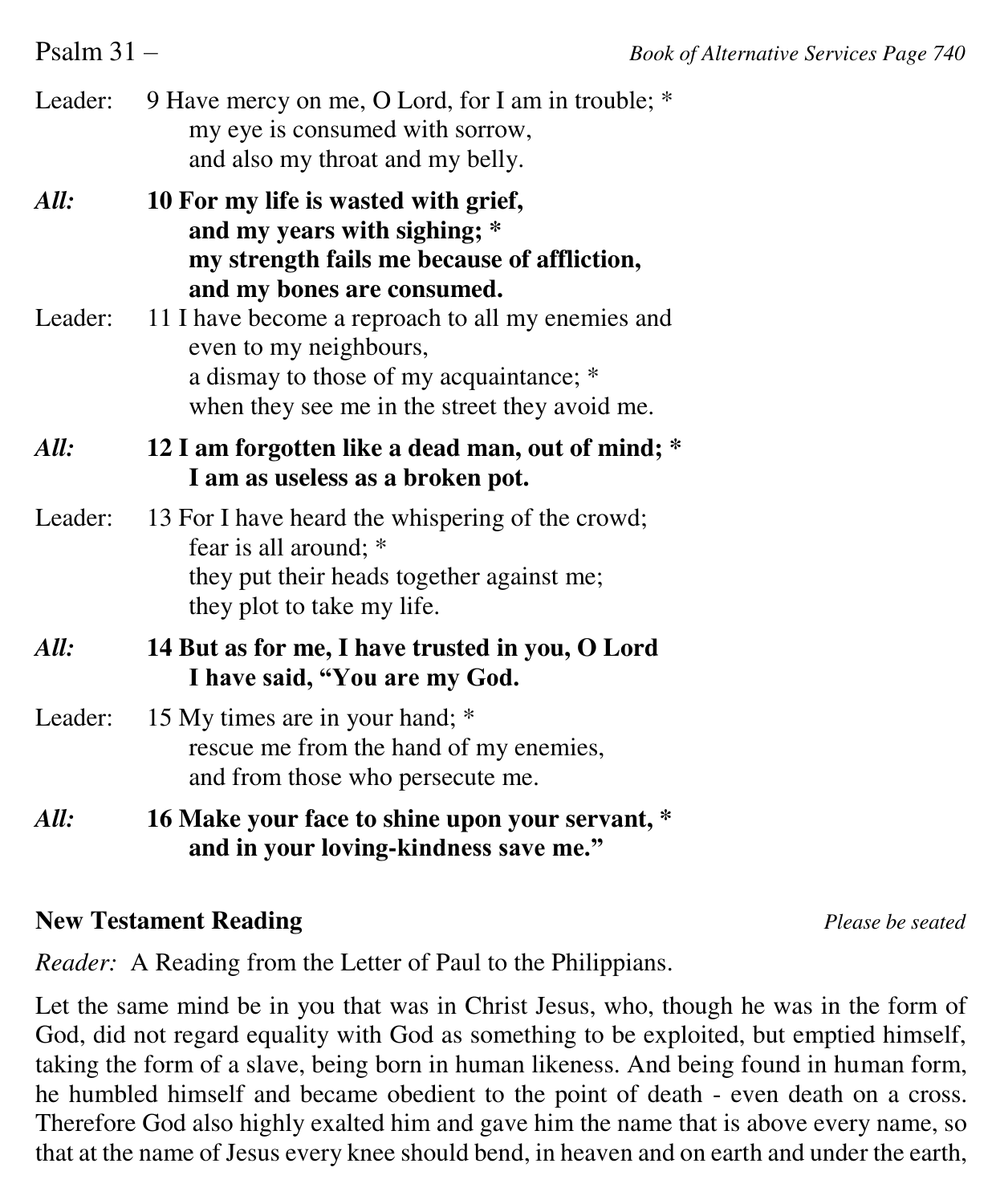and every tongue should confess that Jesus Christ is Lord, to the glory of God the Father.

*Reader:* The word of the Lord. Philippians 2.5-11 *People:* **Thanks be to God.** *A moment of silence is observed*



TEXT: Martin Luther (1483-1546); rev. Michael Perry (1942-1996). D; rev. © 1982 Hope Publishing Co. MUSIC: Ein' feste Burg; Melody Martin Luther (1483-1546)

#### **The Rehearsal of the Passion of Christ –** Luke 23.1-49 *Please be seated*

*Narrator:* The Passion of our Lord Jesus Christ according to St. Luke.

- *Narrator:* Then the assembly rose as a body and brought Jesus before Pilate. They began to accuse him, saying,
- *All:* **We found this man perverting our nation, forbidding us to pay taxes to the emperor, and saying that he himself is the Messiah, a king."**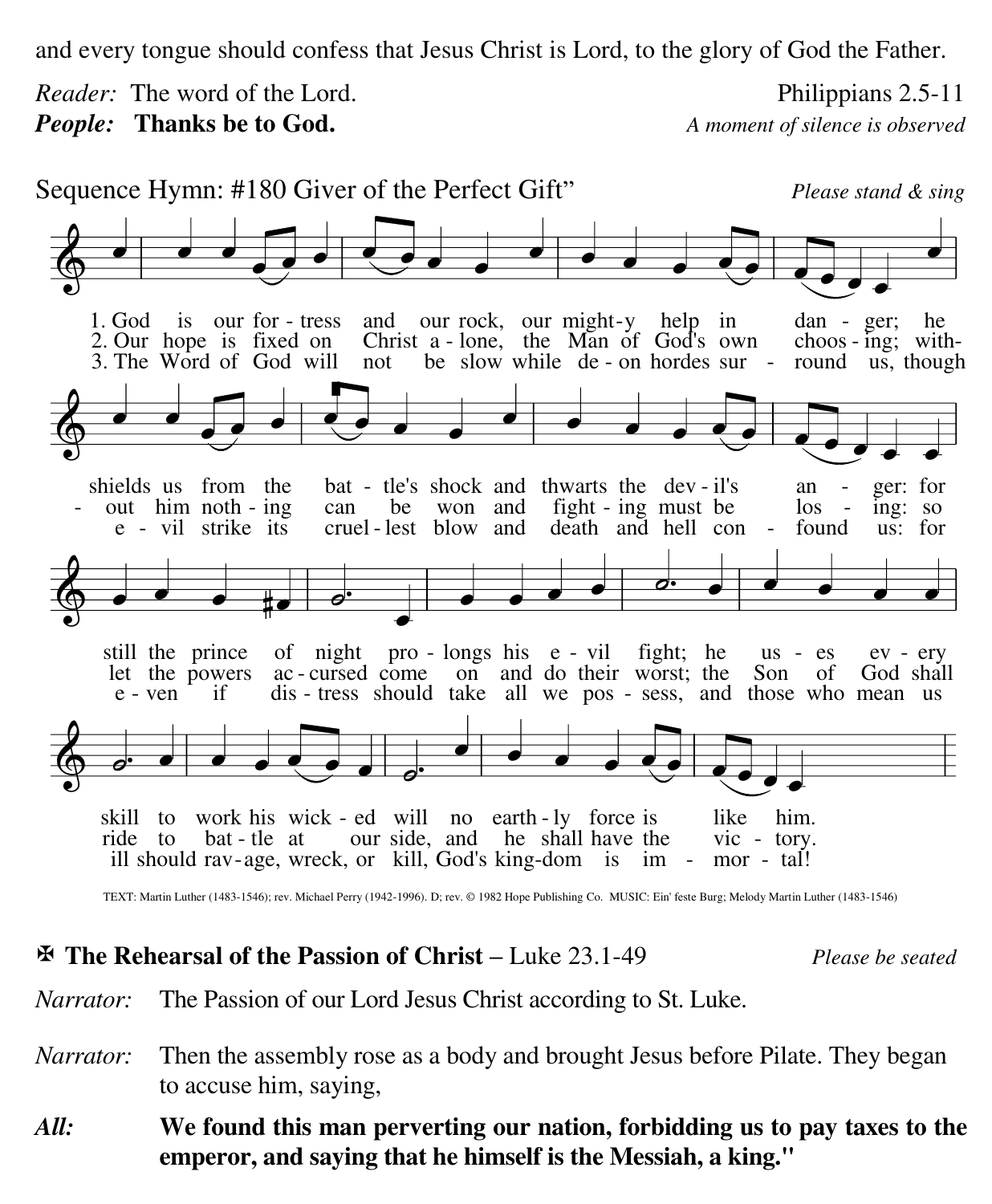*Narrator:* Then Pilate asked him,

*Pilate:* "Are you the king of the Jews?"

*Narrator:* He answered,

*Jesus:* "You say so."

*Narrator:* Then Pilate said to the chief priests and the crowds,

*Pilate:* "I find no basis for an accusation against this man.

*Narrator:* But they were insistent and said,

# *All:* "**He stirs up the people by teaching throughout all Judea, from Galilee where he began even to this place."**

- *Narrator:* When Pilate heard this, he asked whether the man was a Galilean. And when he learned that he was under Herod's jurisdiction, he sent him off to Herod, who was himself in Jerusalem at that time. When Herod saw Jesus, he was very glad, for he had been wanting to see him for a long time, because he had heard about him and was hoping to see him perform some sign. He questioned him at some length, but Jesus gave him no answer. The chief priests and the scribes stood by, vehemently accusing him. Even Herod with his soldiers treated him with contempt and mocked him; then he put an elegant robe on him, and sent him back to Pilate. That same day Herod and Pilate became friends with each other; before this they had been enemies. Pilate then called together the chief priests, the leaders, and the people, and said to them,
- *Pilate:* "You brought me this man as one who was perverting the people; and here I have examined him in your presence and have not found this man guilty of any of your charges against him. Neither has Herod, for he sent him back to us. Indeed, he has done nothing to deserve death. I will therefore have him flogged and release him."

*Narrator:* Then they all shouted out together,

### *All:* **"Away with this fellow! Release Barabbas for us!"**

*Narrator:* (This was a man who had been put in prison for an insurrection that had taken place in the city, and for murder.) Pilate, wanting to release Jesus, addressed them again; but they kept shouting,

# *All:* **"Crucify him, crucify him!"**

*Narrator:* A third time he said to them,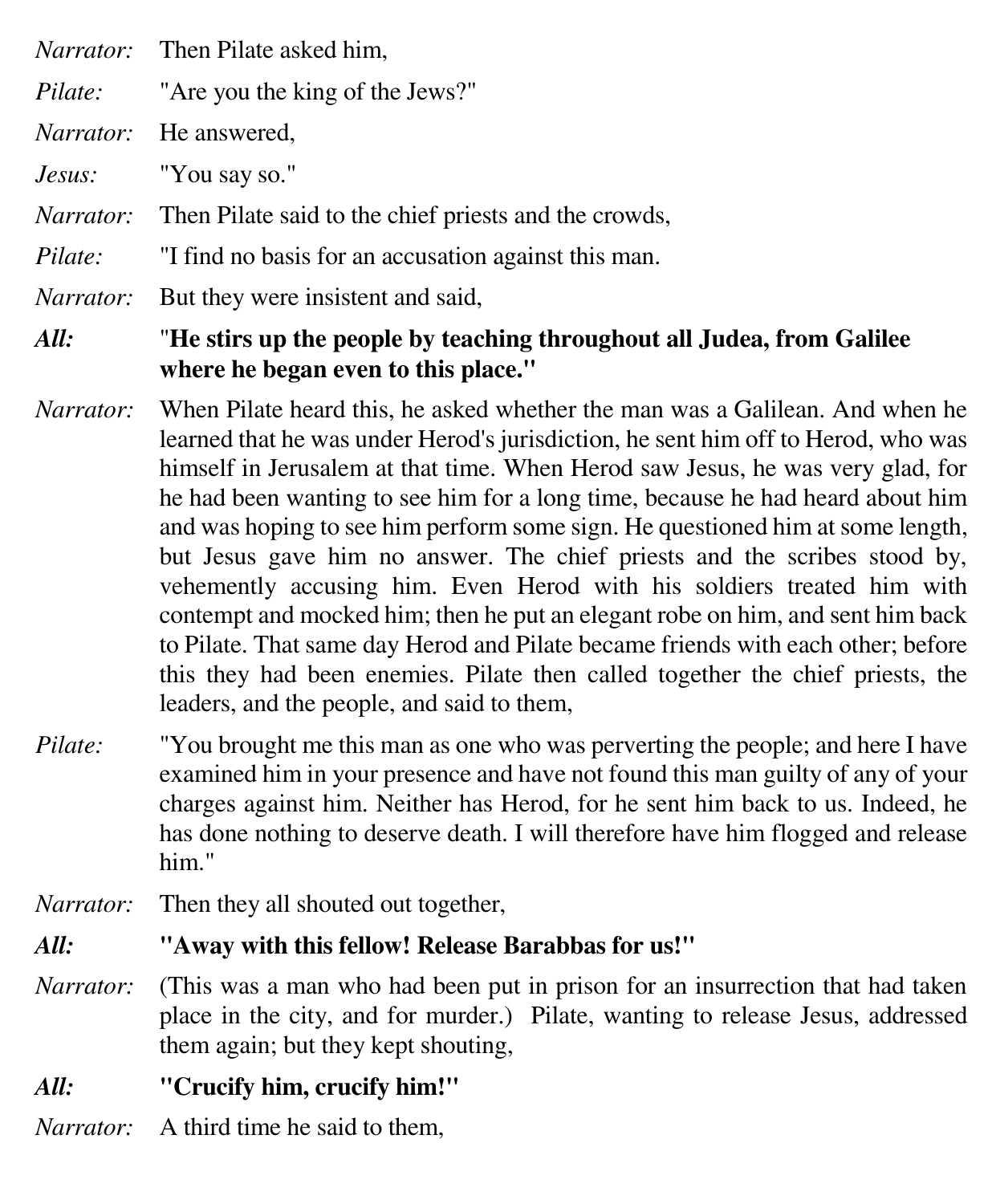- *Pilate:* "Why, what evil has he done? I have found in him no ground for the sentence of death; I will therefore have him flogged and then release him."
- *Narrator*: But they kept urgently demanding with loud shouts that he should be crucified; and their voices prevailed. So Pilate gave his verdict that their demand should be granted. He released the man they asked for, the one who had been put in prison for insurrection and murder, and he handed Jesus over as they wished.
- *Narrator:* As they led him away, they seized a man, Simon of Cyrene, who was coming from the country, and they laid the cross on him and made him carry it behind Jesus. A great number of the people followed him, and among them were women who were beating their breasts and wailing for him. But Jesus turned to them and said,
- *Jesus:* "Daughters of Jerusalem, do not weep for me, but weep for yourselves and for your children. For the days are surely coming when they will say, 'Blessed are the barren, and the wombs that never bore, and the breasts that never nursed.' Then they will begin to say to the mountains, 'Fall on us'; and to the hills, 'Cover us.' For if they do this when the wood is green, what will happen when it is dry?"
- *Narrator:* Two others also, who were criminals, were led away to be put to death with him.

#### *Please stand*

- *Narrator:* When they came to the place that is called The Skull, they crucified Jesus there with the criminals, one on his right and one on his left. Then Jesus said,
- *Jesus:* "Father, forgive them; for they do not know what they are doing."
- *Narrator:* And they cast lots to divide his clothing. And the people stood by, watching; but the leaders scoffed at him, saying,
- *All:* **He saved others; let him save himself if he is the Messiah of God, his chosen one!**

*Narrator:* The soldiers also mocked him, coming up and offering him sour wine, and saying,

- *All:* **"If you are the King of the Jews, save yourself!"**
- *Narrator:* There was also an inscription over him, "This is the King of the Jews." One of the criminals who were hanged there kept deriding him and saying,
- *Criminal<sup>1</sup> :* "Are you not the Messiah? Save yourself and us!"
- *Narrator:* But the other rebuked him, saying,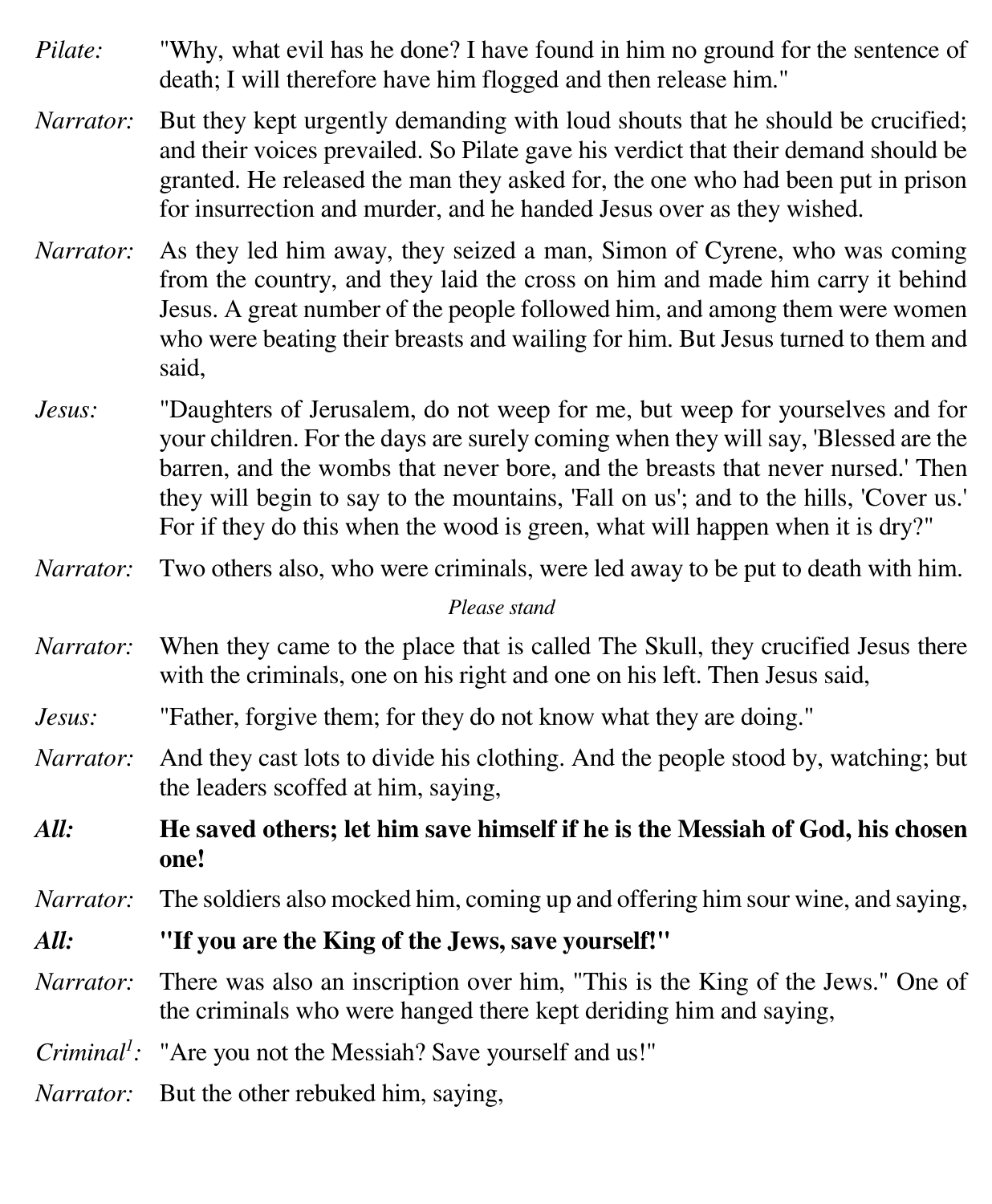*Criminal<sup>2</sup> :* "Do you not fear God, since you are under the same sentence of condemnation? And we indeed have been condemned justly, for we are getting what we deserve for our deeds, but this man has done nothing wrong."

*Narrator:* Then he said,

*Criminal<sup>2</sup> :* "Jesus, remember me when you come into your kingdom."

*Narrator:* He replied,

*Jesus:* "Truly I tell you, today you will be with me in Paradise."

*Narrator:* It was now about noon, and darkness came over the whole land until three in the afternoon, while the sun's light failed; and the curtain of the temple was torn in two. Then Jesus, crying with a loud voice, said,

*Jesus:* "Father, into your hands I commend my spirit."

*Narrator:* Having said this, he breathed his last.

*An extended pause is observed*

- *Narrator:* When the centurion saw what had taken place, he praised God and said,
- *Centurion:* "Certainly this man was innocent."
- *Narrator:* And when all the crowds who had gathered there for this spectacle saw what had taken place, they returned home, beating their breasts. But all his acquaintances, including the women who had followed him from Galilee, stood at a distance, watching these things.

**Sermon:** The Rev. Dr. Holly Ratcliffe *Please be seated* 

*A moment of silence is observed.* 

#### **The Prayers of the People** *Please kneel or be seated*

Leader: As we journey this week with Christ and celebrate the paschal mystery of his death and resurrection, let us pray to God for those following the way of the cross and for all peoples everywhere.

> Palm Sunday was a day of festival and welcome, leading to the way of the cross. Let us pray for the holy catholic church throughout the world, sharing the death and resurrection of Christ.

> > *(Prayers for the Church are offered.)*

Leader: Lord, have mercy.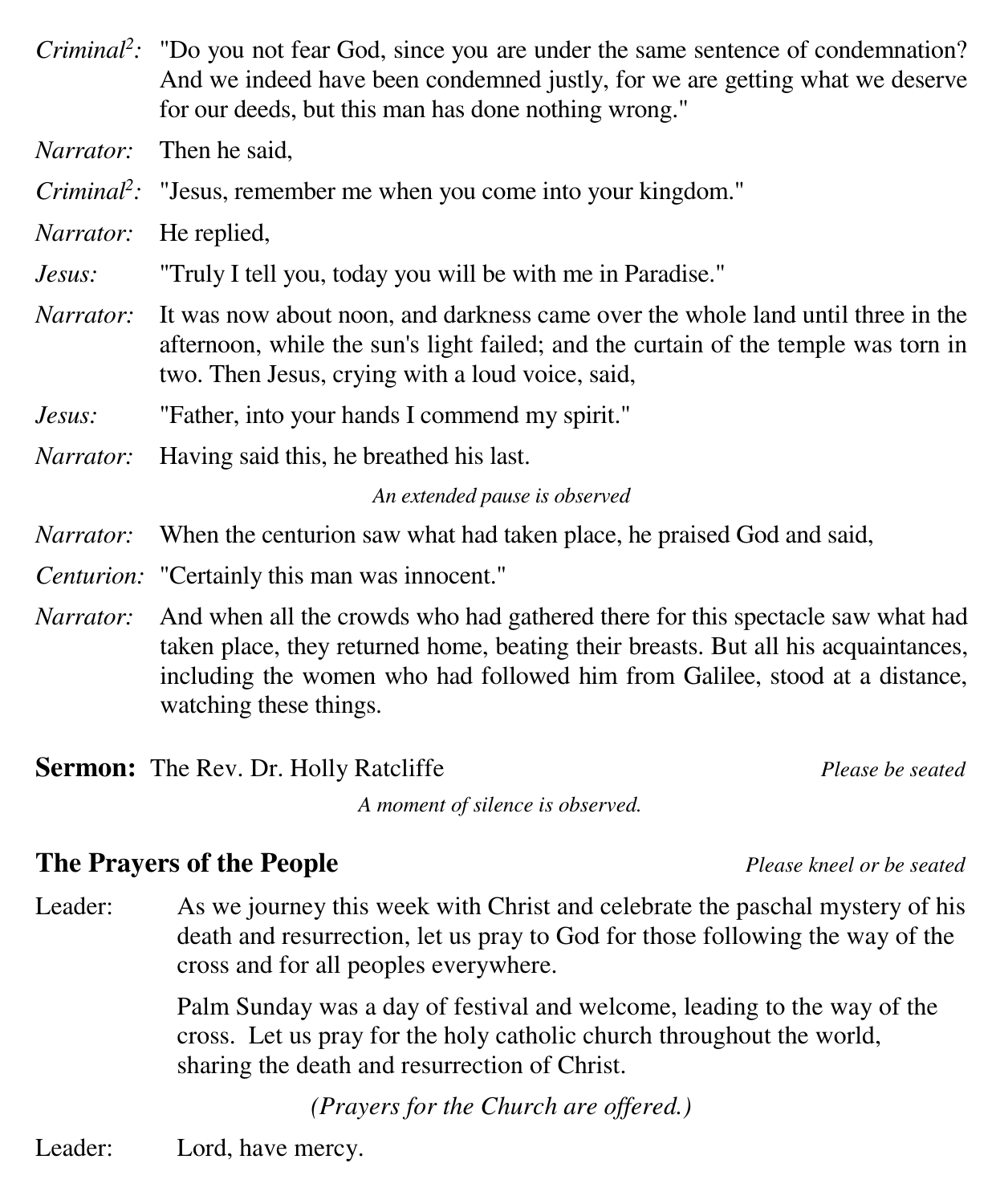# *All:* **Christ, have mercy.**

Leader: Jesus taught in the temple, offering the word of life, but was challenged and opposed by voices of authority. Let us pray for the nations of the world and for all in authority.

*(Prayers for the world are offered.)* 

Leader: Lord, have mercy.

#### *All:* **Christ, have mercy.**

Leader: Jesus stood trial, was condemned to death, and hung on the cross with two criminals. Let us pray for all those in our court system – for those accused of crimes, for victims of crime, for accusers, prisoners, witnesses, judges, and lawyers.

*(Silence.)* 

Leader: Lord, have mercy.

#### *All:* **Christ, have mercy.**

Leader: Jesus accepted the loving touch and anointing of a woman, preparing him for burial. Let us pray for all who are suffering in body, mind, and spirit.

*(Prayers are offered for the sick and those in need.)*

I invite your prayers, spoken or aloud, or offered in the sanctity of silence.

Leader: Lord, have mercy.

- *All:* **Christ, have mercy.**
- Leader: Jesus had supper with his friends on the night before he died. Let us pray for the dying, the dead, and those who are in grief and sorrow.
- Leader: Rest eternal grant unto them, O Lord
- *All:* **And let light perpetual shine upon them**

Leader: May they rest in peace and rise in glory.

#### *All:* **Amen.**

Leader: Blessed are you, O Lord our God, whose Son humbled himself and became obedient to the point of death. Receive the prayers we offer this day for all those in need in every place; through Jesus Christ our Lord.

*All:* **Amen.**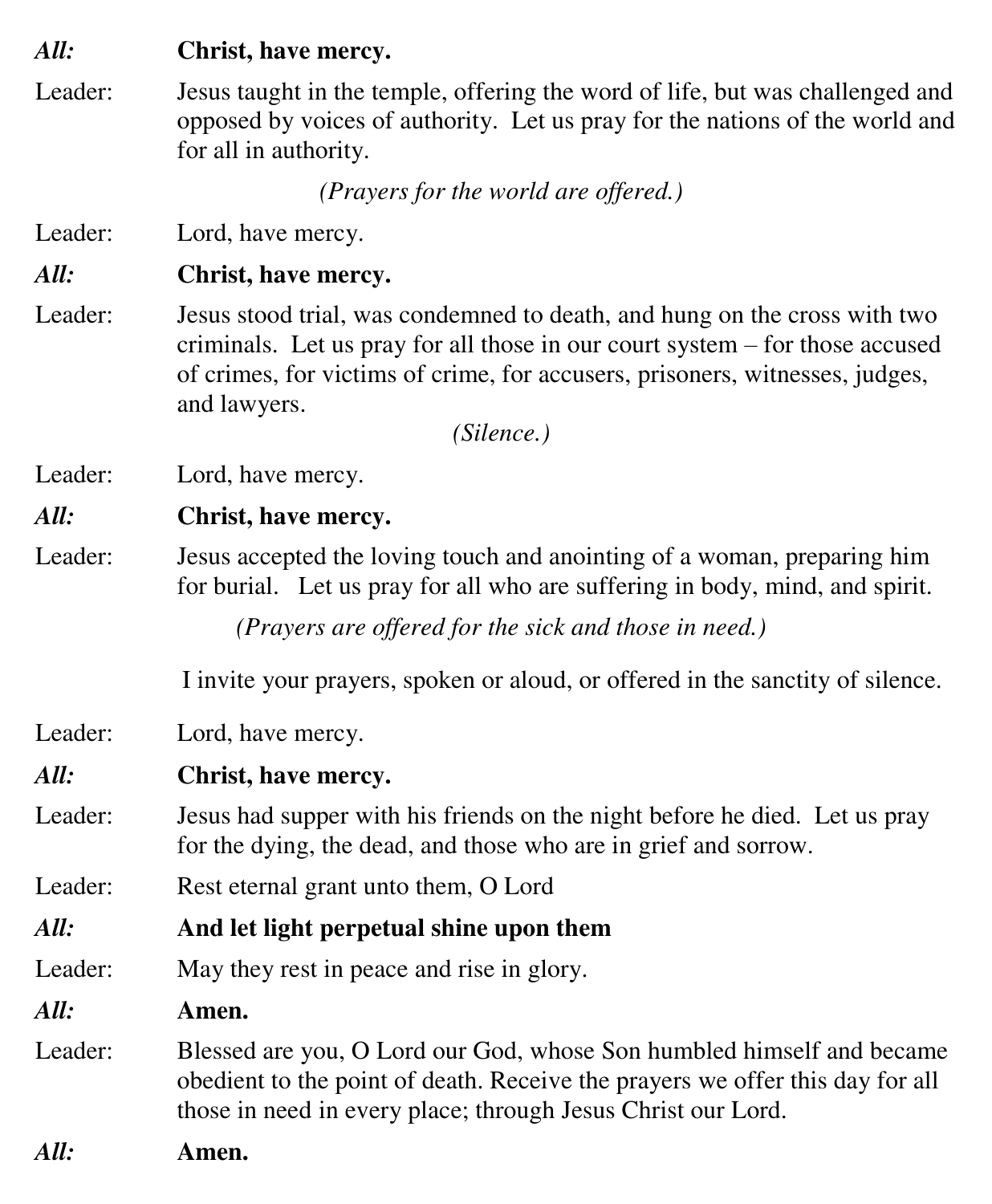# **Confession and Absolution**

- *Priest:* Dear friends in Christ, God is steadfast in love and infinite in mercy; he welcomes sinners and invites them to his table. Let us confess our sins, confident in God's forgiveness.
- *Priest:* Most merciful God,
- *All:* **we confess that we have sinned against you in thought, word, and deed, by what we have done, and by what we have left undone. We have not loved you with our whole heart; we have not loved our neighbours as ourselves. We are truly sorry and we humbly repent. For the sake of your Son Jesus Christ, have mercy on us and forgive us, that we may delight in your will, and walk in your ways, to the glory of your name. Amen.**
- *Priest:* Almighty God have mercy upon you, pardon and deliver you from all your sins, confirm and strengthen you in all goodness, and keep you in eternal life; through Jesus Christ our Lord.
- *All:* **Amen.**

#### **The Peace** *Please stand*

#### *Please stand in your pew and verbally share the peace with those around you.*

*Priest:* The peace of the Lord be always with you.

#### *People:* **And also with you.**

*Priest:* Christ became obedient unto death, even death on a cross. Therefore God has highly exalted him and bestowed on him the name which is above every name.

 *(Philippians 2.8-9)*

#### **Offertory Anthem:**

*During the anthem the Greeters will collect an offering.* 

#### **The Feast of Palms -** *Alan Bullard (b. 1947)*

*Come, faithful people, come away your homage to your Monarch pay; it is the feast of palms today: Hosanna in the highest! When Christ, the Lord of all, drew nigh on Sunday morn to Bethany, he called unto his loved ones standing by: Hosanna in the highest! "To yonder village go," said he, "An ass and foal you there shall see, untie them and bring them unto me." Hosanna in the highest! The two upon their errand sped, and found the ass as he had said, and on the colt their clothes they spread: Hosanna in the highest!*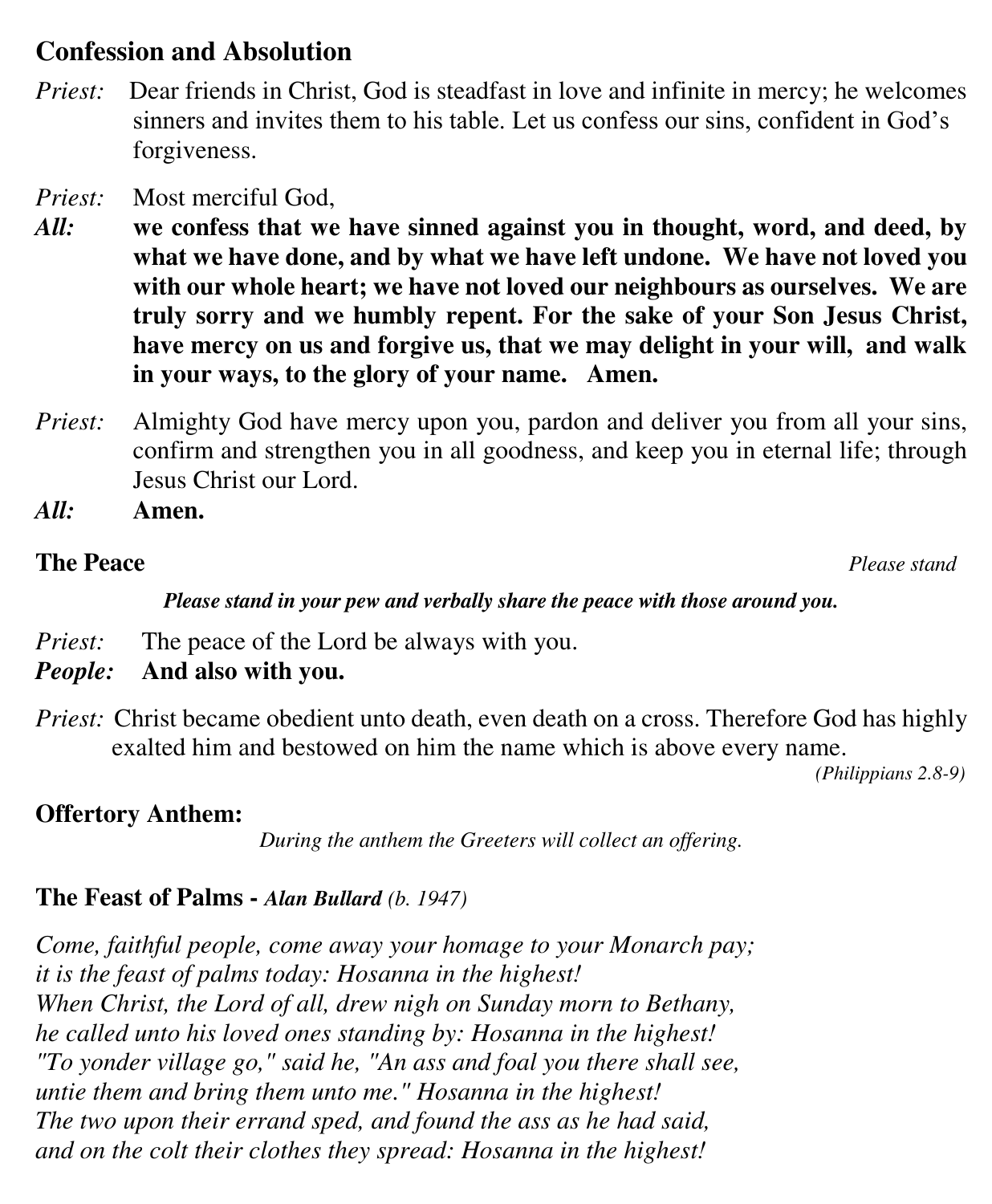*They set him on his throne so rude; before him went the multitude, and in their way their garments strewed: Hosanna in the highest! They thronged before, behind, around, they threw palm-branches on the ground, and louder still rose the joyful sound: Hosanna in the highest! For it is the feast of palms today.*



TEXT: Thomas Ken (1637-1710). MUSIC: Old 100th; Melody Geneva, 1551.

- *Priest:* Gracious God, the suffering and death of Jesus, your only Son, makes us pleasing in your sight. Alone we can do nothing, but through his sacrifice, may we receive your love and mercy.
- *All:* **Amen.**



*Priest:* We give you thanks and praise, almighty God, through your beloved son, Jesus Christ, our Saviour and Redeemer. He is your living Word, through whom you have created all things. By the power of the Holy Spirit he took flesh of the Virgin Mary and shared our human nature. He lived and died as one of us, to reconcile us to you, the God and Father of all. In fulfillment of your will he stretched out his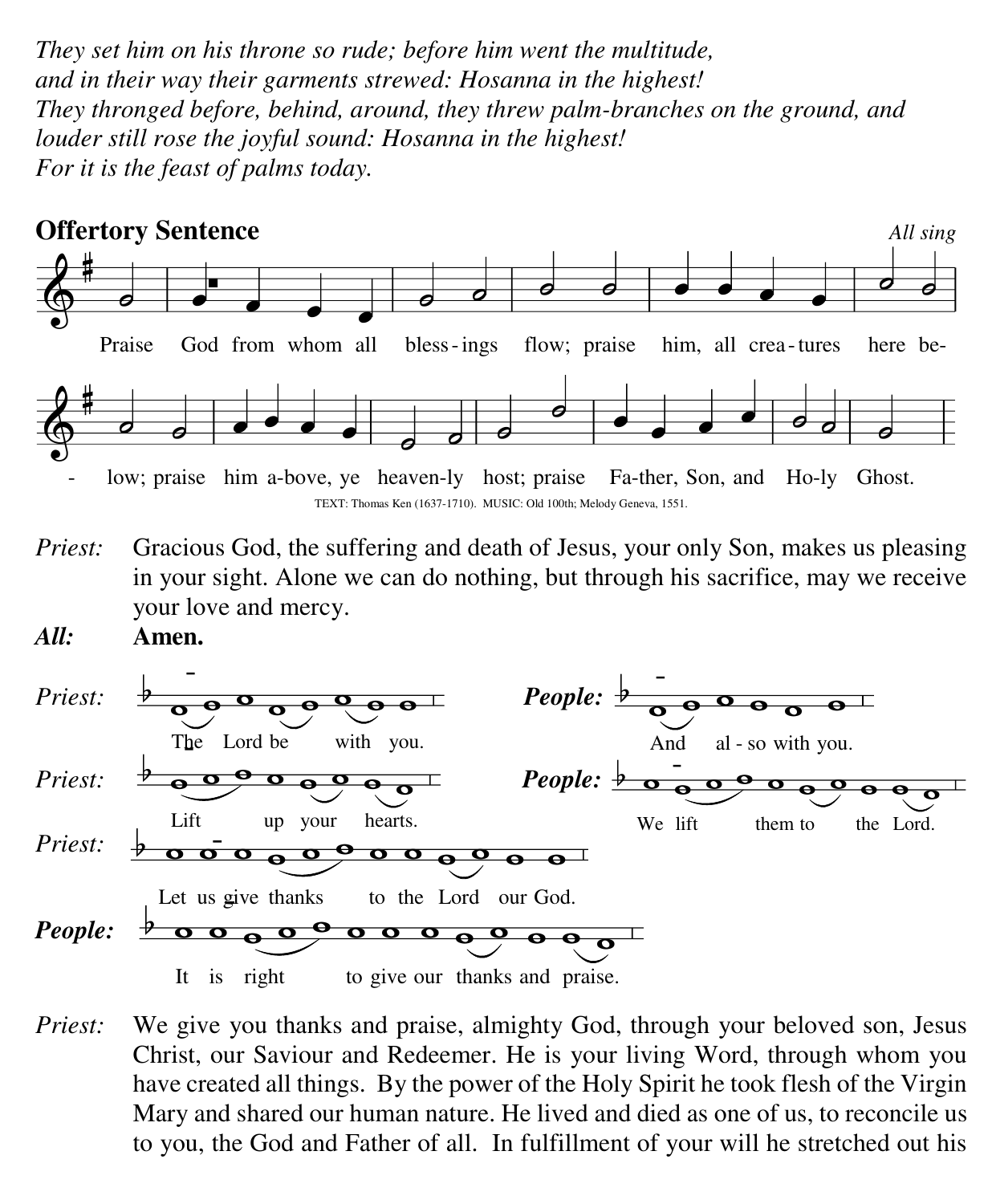hands in suffering, to bring release to those who place their hope in you; and so he won for you a holy people. He chose to bear our griefs and sorrows, and to give up his life on the cross, that he might shatter the chains of evil and death, and banish the darkness of sin and despair. By his resurrection he brings us into the light of your presence. Now with all creation we raise our voices to proclaim the glory of your name:

Sanctus: *Communion Service in D major - Heathcote Statham (1889-1973) Sung by the Choir* 

*Holy, holy, holy, Lord God of hosts. Heav'n and earth are full of thy glory: Glory be to thee, O Lord most High. Amen. Blessed is he that cometh in the name of the Lord. Hosanna in the highest.*

 *Please kneel or be seated*

- *Priest:* Holy and gracious God, accept our praise, through your son our Saviour Jesus Christ; who on the night he was handed over to suffering and death, took bread and gave you thanks, saying, "Take, and eat" this is my body which is broken for you." In the same way he took the cup, saying, "This is my blood which is shed for you. When you do this, you do it in memory of me." Remembering, therefore, his death and resurrection, we offer you this bread and this cup, giving thanks that you have made us worthy to be in your presence and serve you. We ask you to send your Holy Spirit upon the offering of your holy Church. Gather into one all who share in these sacred mysteries, filling them with the Holy Spirit and confirming their faith in the truth, and together we may praise you and give you glory through your Servant, Jesus Christ. All glory and honour are yours, Father and Son, with the Holy Spirit in the holy Church, now and for ever.
- *All:* **Amen.**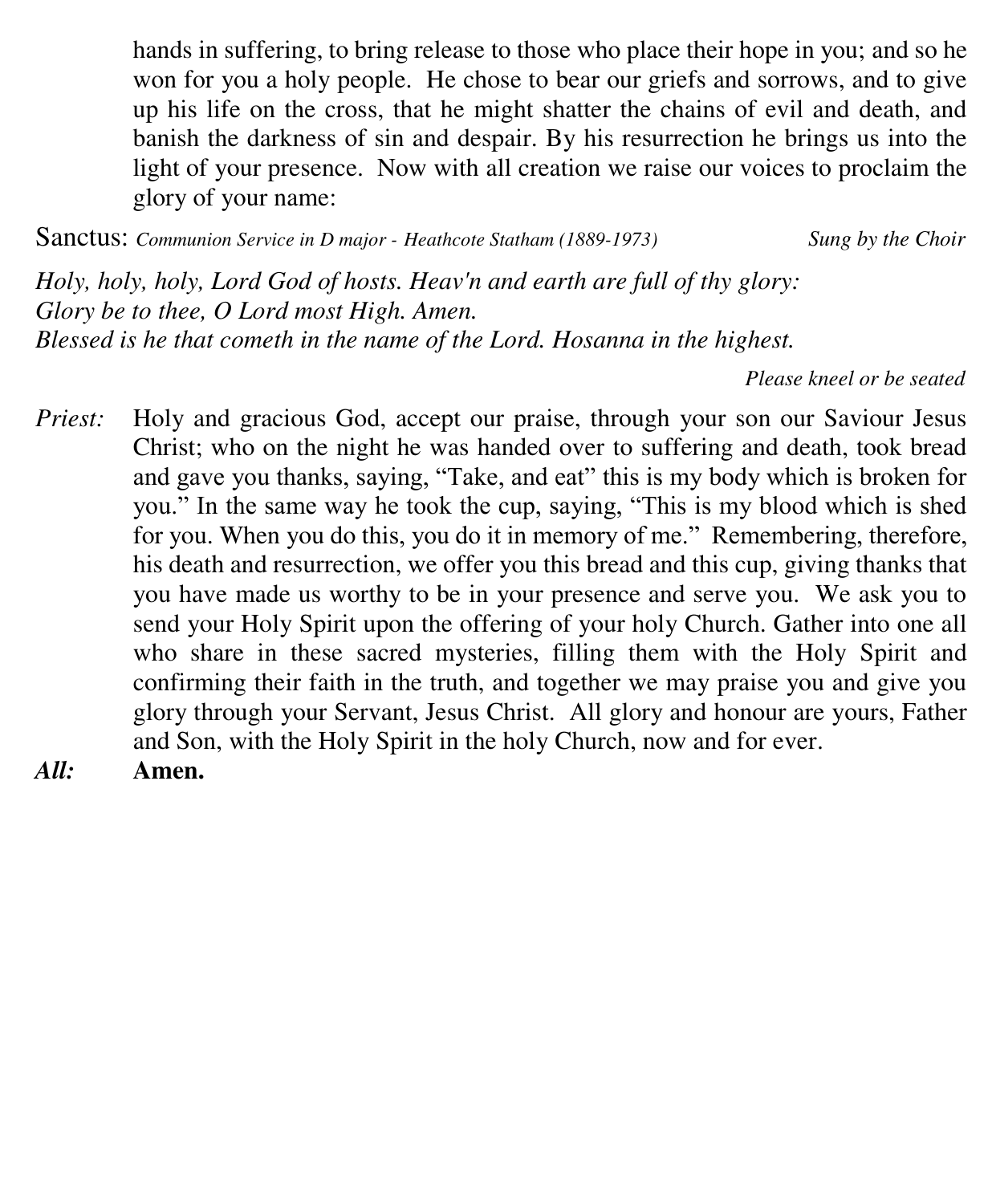#### **The Lord's Prayer**

*Priest:* Gathering all our praises into one, let us pray as our Saviour taught us.

**Our Father, who art in heaven, hallowed be thy name, thy kingdom come, thy will be done, on earth as it is in heaven. Give us this day our daily bread. And forgive us our trespasses, as we forgive those who trespass against us. And lead us not into temptation, but deliver us from evil. For thine is the kingdom, the power, and the glory, for ever and ever. Amen.**

**Notre Père, qui es aux cieux, que ton Nom soit sanctifié, que ton règne vienne. Que ta volonté soit faite sur la terre comme au ciel. Donne-nous aujourd'hui notre pain de ce jour. Pardonne-nous nos offenses, comme nous pardonnons aussi à ceux qui nous ont offensés. Et ne nous soumets pas à la tentation, mais délivre-nous du mal. Car c'est à toi qu'appartiennent le règne, la puissance et la gloire, dans les siècles des siècles. Amen.** 

# **The Breaking of the Bread**

*Priest:* We break this bread,

*People:* **Communion in Christ's body once broken.**

*Priest:* Let your Church be the wheat which bears its fruit in dying.

*People:* **If we have died with him, we shall live with him; if we hold firm, we shall reign with him.** 

*Priest:* The gifts of God for the People of God.

*People:* **Thanks be to God.** 

Agnus Dei **-** *Communion Service in D major - Heathcote Statham (1889-1973) Sung by the Choir* 

*O Lamb of God, that takest away the sin of the world. Have mercy upon us. O Lamb of God, that takest away the sin of the world. Have mercy upon us. O Lamb of God, that takest away the sin of the world. Grant us thy peace.*

# **The Communion**

*All Christians are invited to receive Holy Communion.* 

*Please remain in your seat and stand when the priest approaches. If you would like to receive a blessing, please cross your arms over your chest. Please wait to remove your mask until the priest has moved to the next person. Gluten free wafers are available.*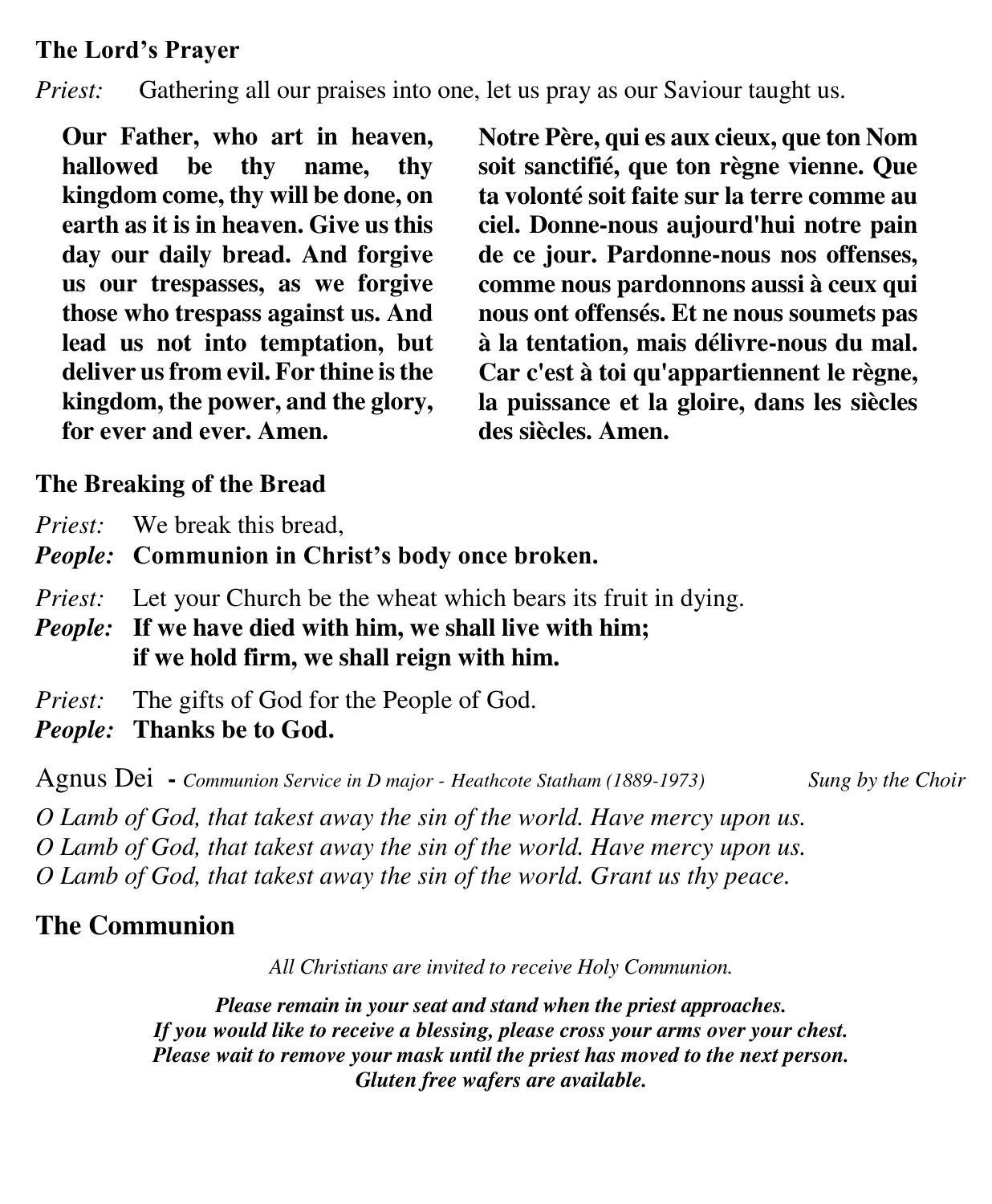#### **Prayers for Spiritual Communion**

#### **For those on zoom, you may want to pray one of these the prayers for Spiritual Communion.**

*In union, O Lord, with the faithful at every altar of your Church where the Holy Eucharist is now being celebrated, I desire to offer you praise and thanksgiving. I present to you my soul and body with the earnest wish that I may always be united to you and, since I cannot now receive you sacramentally, I beseech you to come spiritually into my heart. I unite myself with you and embrace you with all the love of my soul. Let nothing ever separate you from me. May I live in you and may you live in me, both in this life and in the life to come. Amen.* 

*Lord, you stand at the door of my heart and knock. You wait for me and only I can let you in. I believe and trust in you and ask you now to fill me with presence. Feed me with your body and unite me in your blood, that I may be your blessing to a world in need. Amen.* 

3. So, Lord, at length when sa - cra - ments shall cease, may we be 2. For all thy church, O Lord, we in - ter - cede: make thou our 1. Thou, who at thy first eu - cha - rist didst pray that all thy  $\breve \Phi$  $\frac{1}{2}$  $\overrightarrow{a}$   $\frac{1}{2}$ ,  $\frac{1}{2}$ one with all thy church a bove, one with thy saints in one un - bro- ken sad di - vi-sions soon to cease; draw us the near - er each to each, we church might be for -  $ev$  -  $er$  one, grant us at  $ev$  -  $ev$  eu -  $cha$ - rist to  $\breve \Phi$  $\overline{\phantom{a}}$  $\frac{1}{\bullet}$  $\bullet$   $\bullet$   $\bullet$   $\bullet$  $\overline{\mathbf{r}}$  $\overrightarrow{c}$   $\overrightarrow{c}$  $\overline{\phantom{a}}$  $\overline{\phantom{a}}$ peace, one with thy saints in one un-bound-ed love; more bless-ed plead, by draw ing- all to thee, O Prince of Peace. Thus may we say with long-ing heart and soul, "Thy will be done." O may we  $\breve \Phi$  $\frac{1}{2}$  $\theta$   $\theta$  $\overline{\phantom{a}}$  $\overline{\phantom{a}}$  $\overrightarrow{a}$  $\overline{\phantom{0}}$  $\overrightarrow{ }$   $\overrightarrow{ }$   $\overrightarrow{ }$  $\overline{\mathbf{r}}$  $\overline{\phantom{a}}$  $\overline{\phantom{a}}$ still, in peace and love to be one with the Trin-i - ty in U-ni-ty. all one bread, one bo - dy be, through this blest sac-ra-ment of u-ni-ty. all one bread, one bo - dy be, through this blest sac-ra-ment of u-ni-ty.  $\breve \Phi$  $\frac{1}{2}$  $\overline{\phantom{a}}$  $\blacksquare$   $\overline{\phantom{a}}$  $\overline{\phantom{a}}$  $\overrightarrow{a}$ Communion Hymn: #57 – "THOU, WHO AT THY FIRST EUCHARIST" *All sing*  TEXT: William Henry Turton (1856-1938). MUSIC: Song 1; Orlando Gibbons (1583-1625)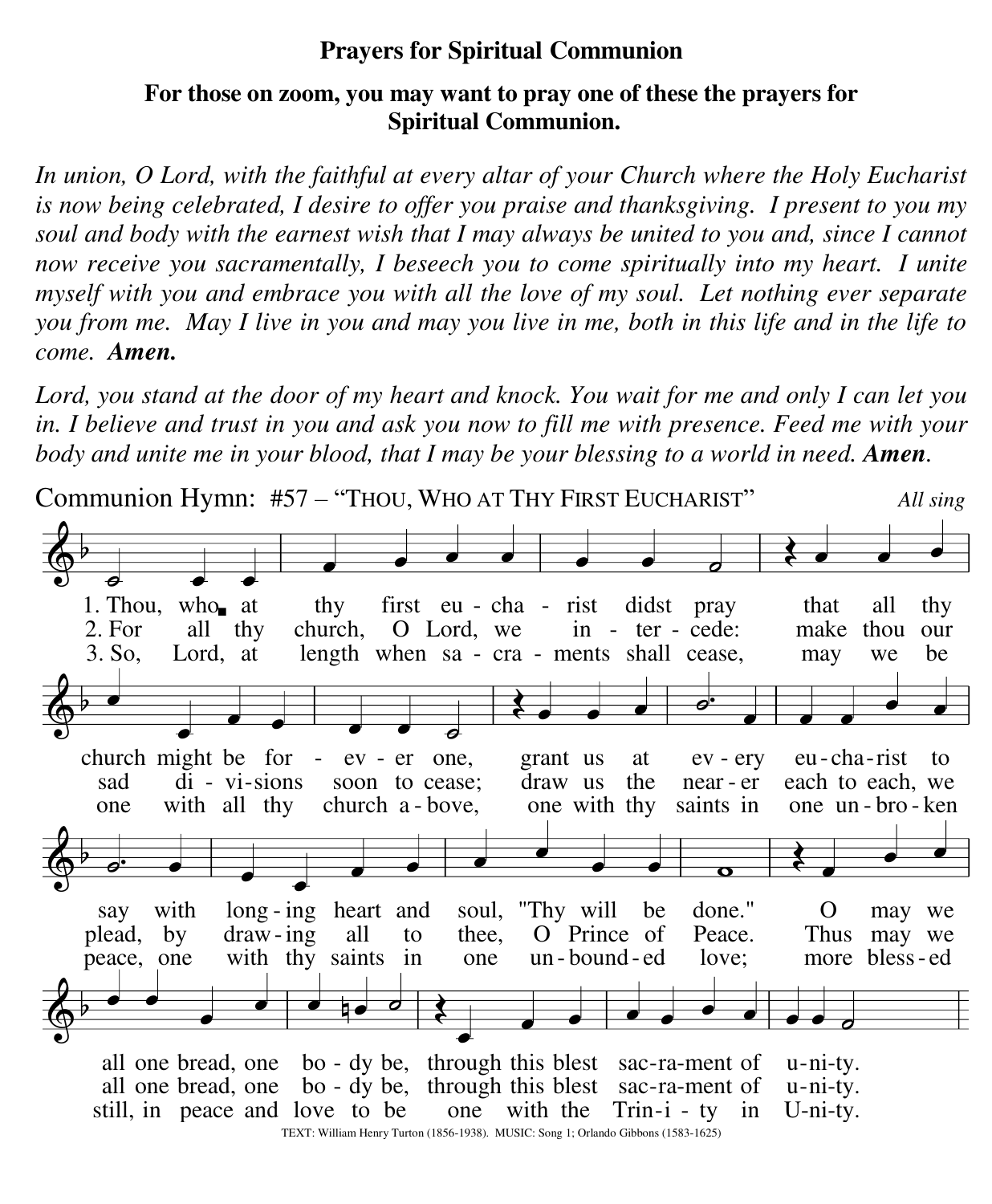# **Prayer after Communion** *Please kneel or be seated*

- *Priest:* All your works praise you, O Lord.
- *All:* **And your faithful servants bless you. Gracious God we thank you for feeding us with the body and blood of your Son Jesus Christ. May we, who share his body, live his risen life; we, who drink his cup, bring life to others; we, whom the Spirit lights, give light to the world. Keep us firm in the hope you have set before us, so that we and all your children shall be free, and the whole earth live to praise your name; through Christ our Lord. Amen.**

# **The Blessing**

### **Announcements**

Recessional Hymn: #386 – "WHEN I SURVEY THE WONDROUS CROSS" *Please stand & sing* 



### **Dismissal**

*Deacon:* Go forth in the name of Christ. *People:* **Thanks be to God.** 

**Postlude:** Sketch in C (Op. 58, No. 2) - *Robert Schumann (1810-1856)*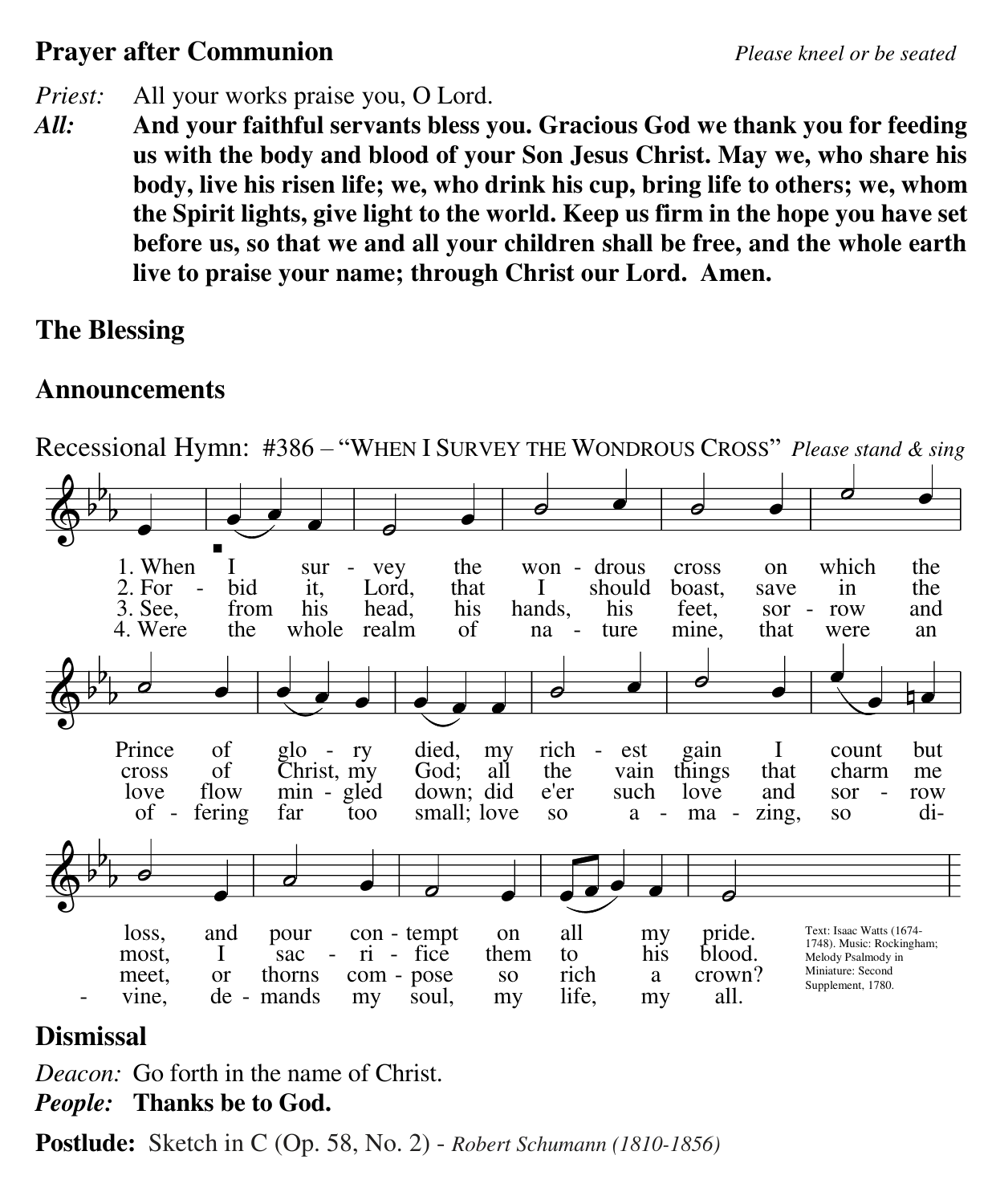**\_\_\_\_\_\_\_\_\_\_\_\_\_\_\_\_\_\_\_\_\_\_\_\_\_\_\_\_\_\_\_\_\_\_\_\_\_\_\_\_\_\_\_\_\_\_\_\_\_\_\_\_\_\_\_\_\_\_\_\_\_\_\_\_\_\_\_\_\_\_\_\_\_\_\_\_\_\_\_\_\_\_\_\_\_\_\_\_\_\_\_\_\_\_\_\_\_\_\_\_\_\_\_\_\_\_\_\_\_\_\_\_\_\_\_\_\_\_\_\_\_\_\_\_\_\_\_\_\_\_\_\_\_\_\_\_\_\_\_\_\_\_\_\_\_\_\_\_\_\_\_\_\_\_\_\_\_\_\_\_\_\_\_\_\_\_\_\_\_\_\_\_\_\_\_\_\_\_\_\_\_\_\_\_\_\_\_\_\_\_\_\_\_\_\_\_\_\_\_\_\_\_\_\_\_\_\_\_\_\_\_\_\_\_\_\_\_\_\_\_\_\_\_\_\_\_\_\_\_\_\_\_\_\_\_\_** All liturgical texts excerpted from the Book of Alternative Services copyright © 2004 by the General Synod of the Anglican Church of Canada. All rights reserved. Reproduced under license from ABC Publishing, Anglican Book Centre, a ministry of the General Synod of the Anglican Church of Canada, from Anglican Liturgical Library. Further copying is prohibited. Stained glass image in courtesy of www.StainedGlassInc.com. All music, not in the public domain, is reproduced under CCLI #376317. **\_\_\_\_\_\_\_\_\_\_\_\_\_\_\_\_\_\_\_\_\_\_\_\_\_\_\_\_\_\_\_\_\_\_\_\_\_\_\_\_\_\_\_\_\_\_\_\_\_\_\_\_\_\_\_\_\_\_\_\_\_\_\_\_\_\_\_\_\_\_\_\_\_\_\_\_\_\_\_\_\_\_\_\_\_\_\_\_\_\_\_\_\_\_\_\_\_\_\_\_\_\_\_\_\_\_\_\_\_\_\_\_\_\_\_\_\_\_\_\_\_\_\_\_\_\_\_\_\_\_\_\_\_\_\_\_\_\_\_\_\_\_\_\_\_\_\_\_\_\_\_\_\_\_\_\_\_\_\_\_\_\_\_\_\_\_\_\_\_\_\_\_\_\_\_\_\_\_\_\_\_\_\_\_\_\_\_\_\_\_\_\_\_\_\_\_\_\_\_\_\_\_\_\_\_\_\_\_\_\_\_\_\_\_\_\_\_\_\_\_\_\_\_\_\_\_\_\_\_\_\_\_\_\_\_\_**

We welcome all visitors and newcomers to our services today. If you are a visitor, we invite you to make yourself known to one of our Greeters or Clergy.

Nous souhaitons la bienvenue aux visiteurs et aux nouveaux venus à nos services d'aujourd'hui et nous vous invitons à vous faire connaître auprès d'une des personnes à l'accueil ou auprès d'un membre du clergé.

#### **TODAY**

#### **There is Sunday School during the 10 :30am service.**

**Following the 10:30 a.m. service ...** everyone is invited for refreshments in the parish hall.

#### **THIS WEEK**

|          | <b>Wednesday</b> $12:15$ p.m. | Mid-week Prayer Service on Zoom     |
|----------|-------------------------------|-------------------------------------|
|          |                               | ( <i>No bible study this week</i> ) |
| Thursday | $7:00 \text{ pm}$             | <b>Maundy Thursday Service</b>      |
| Friday   | $10:30$ am                    | Good Friday Liturgy                 |

# **NEXT SUNDAY – APRIL 17, 2022 THE SUNDAY OF THE RESURRECTION: EASTER DAT**

Acts 10.34-43 /1 Corinthians 15,19-26 /Luke 24,1-12

| $9:00$ a.m.  | <b>Holy Communion</b> (Chapel)           |
|--------------|------------------------------------------|
|              | <i>Preacher:</i> The Rev. Deborah Noonan |
| $10:30$ a.m. | <b>Sung Eucharist</b>                    |
|              | <i>Preacher:</i> The Rev. Deborah Noonan |

#### **NOTICES**

**Music for Easter:** We will have special music and a larger choir to celebrate Easter. We are collecting donations to support this. Please put "Easter music" in the memo.

**Diversity and Community Book Club:** Tuesday, May 10, from 7:00 to 9:00pm. We will be discussing the novel, *Washington Black,* by Esi Edugyan. All are invited to read and join in.

### **Ways to support Humanitarian Aide to Ukrainian refugees**

- **The Primates World Relief and Development Fund** www.pwrdf.org.
- **The Ukrainian Holy Ghost Catholic Church** in Point St. Charles is collecting items. For a list of the items requested, go to their website [http://uchgc.com.](http://uchgc.com/)